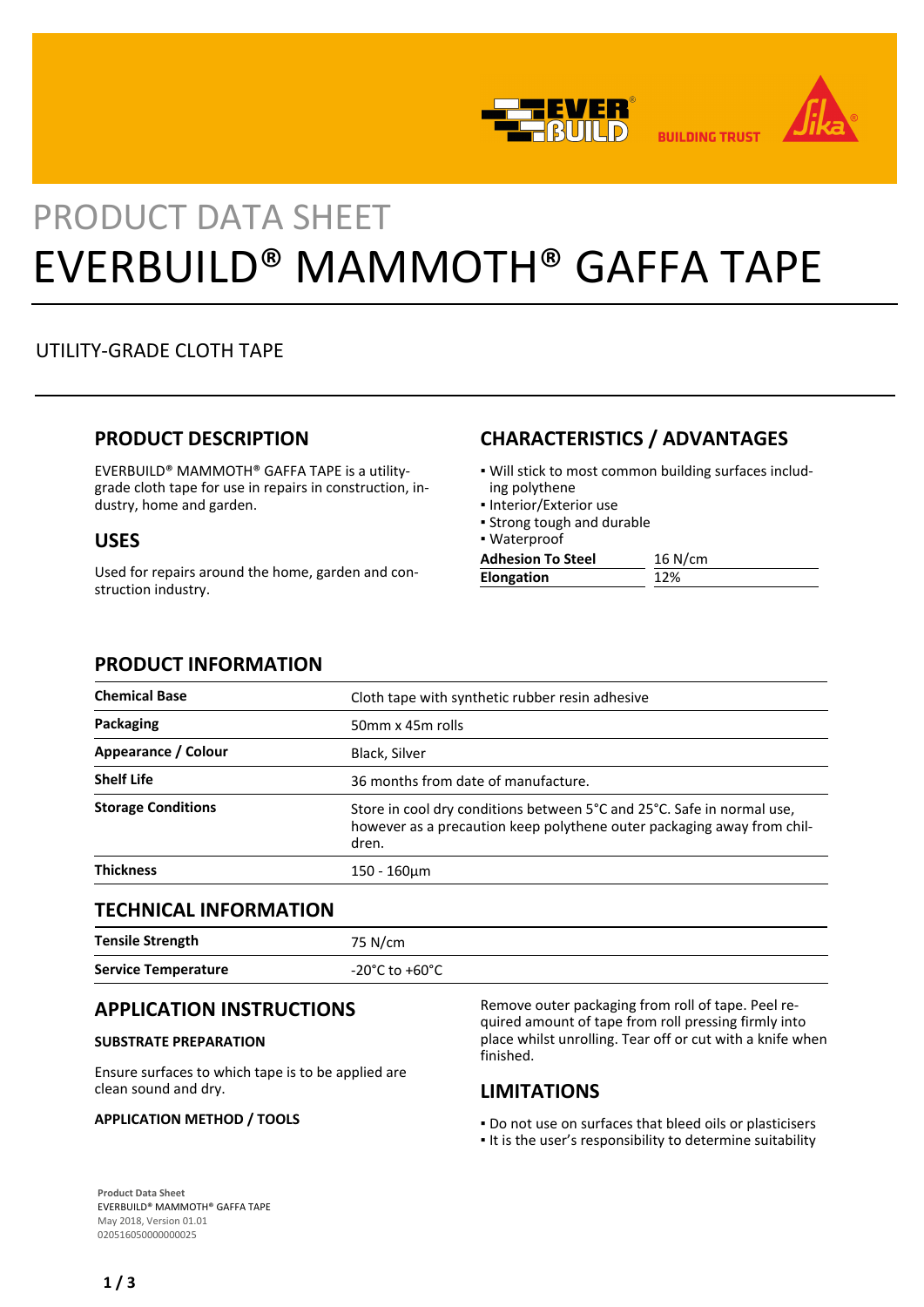for use. If in doubt contact technical services for advice

## **VALUE BASE**

All technical data stated in this Data Sheet are based on laboratory tests. Actual measured data may vary due to circumstances beyond our control.

## **LOCAL RESTRICTIONS**

Note that as a result of specific local regulations the declared data and recommended uses for this product may vary from country to country. Consult the local Product Data Sheet for the exact product data and uses.

# **ECOLOGY, HEALTH AND SAFETY**

This product is an article as defined in article 3 of regulation (EC) No 1907/2006 (REACH). It contains no substances which are intended to be released from the article under normal or reasonably foreseeable conditions of use. A safety data sheet following article 31 of the same regulation is not needed to bring the product to the market, to transport or to use it. For safe use follow the instructions given in this product data sheet. Based on our current knowledge, this product does not contain SVHC (substances of very high concern) as listed in Annex XIV of the REACH regulation or on the candidate list published by the European Chemicals Agency in concentrations above 0.1 % (w/w)

## **LEGAL NOTES**

The information, and, in particular, the recommendations relating to the application and end-use of Sika products, are given in good faith based on Sika's current knowledge and experience of the products when properly stored, handled and applied under normal conditions in accordance with Sika's recommendations. In practice, the differences in materials, substrates and actual site conditions are such that no warranty in respect of merchantability or of fitness for a particular purpose, nor any liability arising out of any legal relationship whatsoever, can be inferred either from this information, or from any written recommendations, or from any other advice offered. The user of the product must test the product's suitability for the intended application and purpose. Sika reserves the right to change the properties of its products. The proprietary rights of third parties must be observed. All orders are accepted subject to our current terms of sale and delivery. Users must always refer to the most recent issue of the local Product Data Sheet for the product concerned, copies of which will be supplied on request.

**Product Data Sheet** EVERBUILD® MAMMOTH® GAFFA TAPE May 2018, Version 01.01 020516050000000025